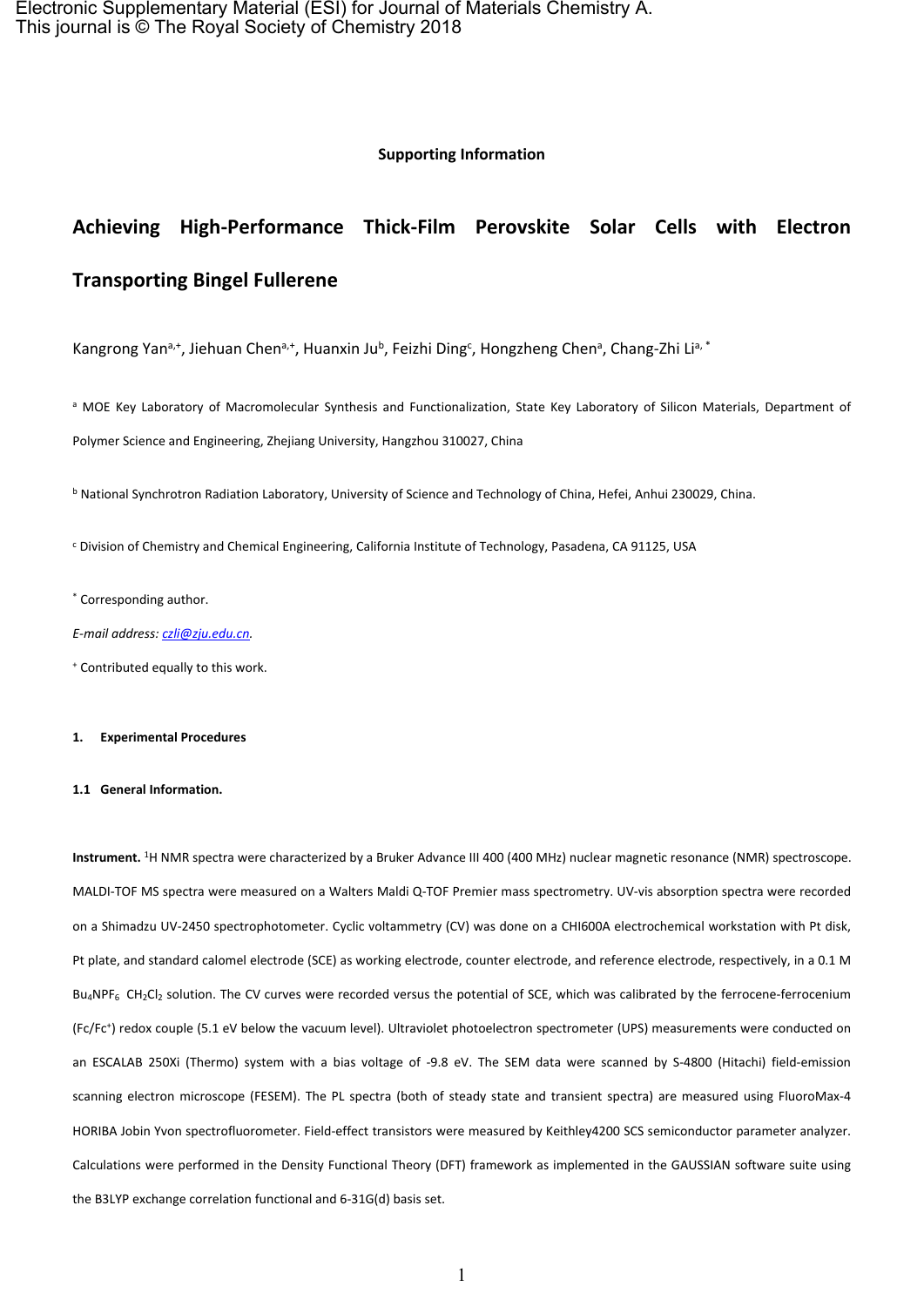**Materials.** All reagents and solvents, unless otherwise specified, were purchased from Aladdin, Aldrich, Energy Chemical, J&K Scientific Ltd and TANFENG. and were used without further purification. CH3NH3I (MAI) was purchased from Shanghai Materwin New Materials Co. Ltd.

#### **1.2 Synthesis of Intermediates and fullerene ETMs[1](#page-9-0), [2](#page-9-1)**



Fig. S1. Synthetic route. (a) oxayl chloride, DMF, DCM, 0 °C-RT, 2h, 0 °C-RT, 2h. (b) 4-pyridinepropanol, DCM, TEA,RT, 10h, Ar, yield 64%. (c) 2-methoxylethanol, 36 wt% HCl solution, reflux at 90 °C, 5h, 68%. Synthetic route of fullerene ETMs. (d) C<sub>60</sub>, CBr<sub>4</sub>, DBU, CB, RT, 3h, Ar, yield PCP 38%, MCM 63%.

*Bis(4-pyridinepropyl) malonate* **(Compound 1)**. Malonic acid (380 mg, 3.65 mmol) was added into 250 ml round-bottom flask with 6 ml of dichloromethane (DCM), and then 4.02 ml 2 mol L<sup>-1</sup> (8.04 mmol) oxalyl chloride in DCM was added. When mixed solution was cooled down in ice-water bath, 1 drop (0.2 ml) of *N,N*-dimethylformamide (DMF) added into flask. After drastic reaction, the mixture was up to room temperature (around 25 to 30 °C, RT) for 2 hours. Mixture was evaporated with rotatory evaporator and impure malonyl dichloride was obtained. Then 70 ml DCM was added into previous flask with impure malonyl dichloride, and another chemical 4-pyridinepropanol (1 g, 7.30 mmol) dissolved into 5 ml DCM was added into the flask, and 2 ml triethylamine TEA was gradually added. And the reaction was continuously proceeding for 10 hrs at room temperature. The mixture was poured into 100 ml of saturated potassium carbonate (K<sub>2</sub>CO<sub>3</sub>) aqueous solution, and then it was extracted by DCM and water. Organic phase was dried over anhydrous sodium sulfate (Na<sub>2</sub>SO<sub>4</sub>). After the solvent was removed, the crude product was purified by silica gel chromatographic column with the eluent ethyl acetate/methol (v:v=5:1). Faint yellow oil bis(4-pyridinepropyl) malonate (0.8 g, 64%) was obtained. <sup>1</sup>H NMR (400 MHz, CDCl<sub>3</sub>, δ) 8.51 (d, *J* = 5.7 Hz, 4H), 7.13 (t, *J* = 6.2 Hz, 4H), 4.19 (t, *J* = 6.4 Hz, 4H), 3.39 (s, 2H), 2.75 – 2.65 (m, 4H), 2.01 (dq, *J* = 9.1, 6.5 Hz, 4H).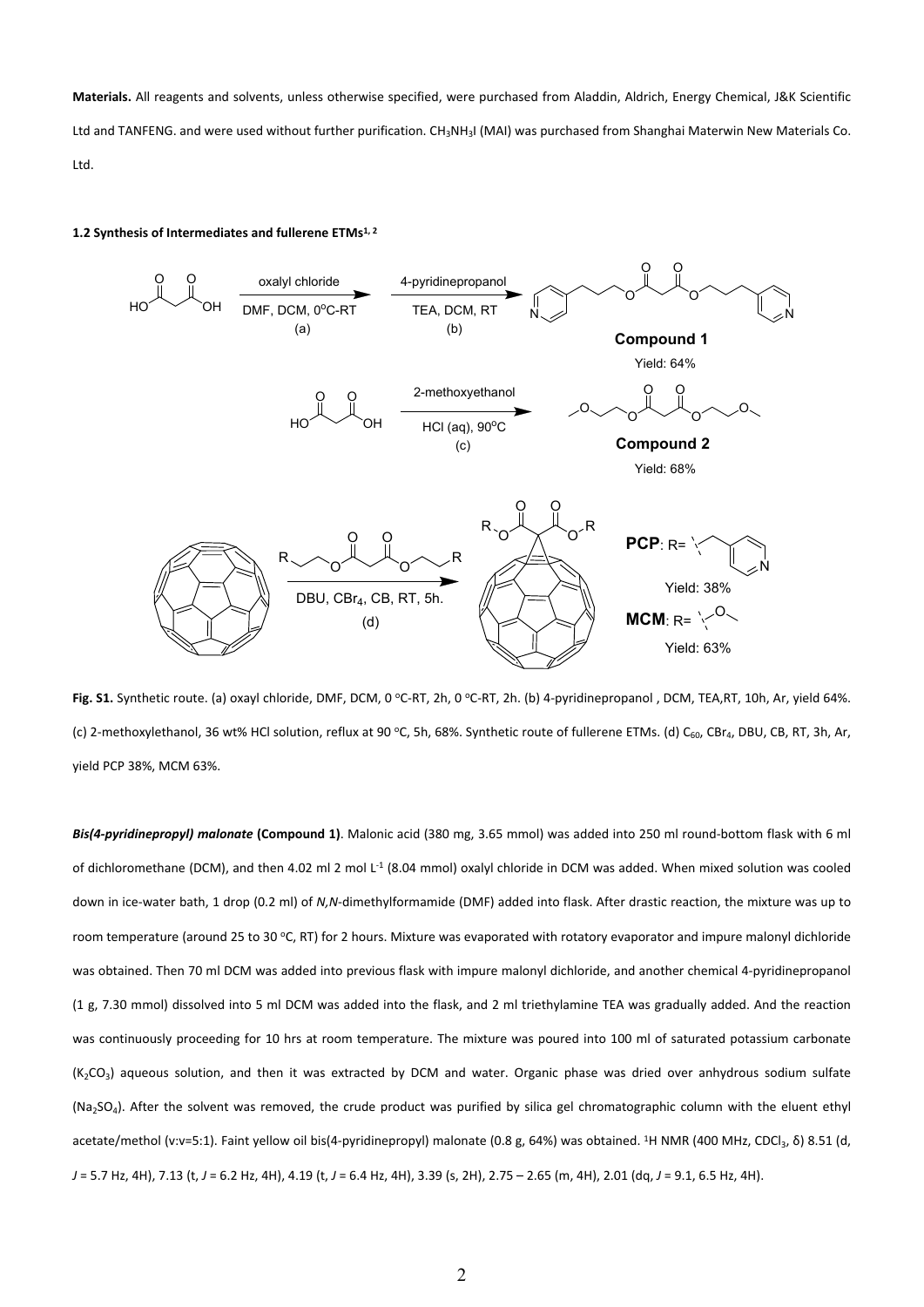*Bis(2-methoxyethyl) malonate* **(Compound 2)**. Malonic acid (2.9 g, 27.9 mmol) and 50 ml 2-methoxyethanol (Excessive, acted as reagent and solvent) was added into 100 ml round-bottom flask. Then 1 ml HCl solution (36 wt%) was added, and it was refluxed at 90 °C for 5 hrs. Mixture was evaporated with rotatory evaporator. And it was poured into 20 ml of saturated sodium bicarbonate (NaHCO<sub>3</sub>) aqueous solution, and then it was extracted by DCM and water. Organic phase was dried over anhydrous sodium sulfate (Na<sub>2</sub>SO<sub>4</sub>). After the solvent was removed, colorless oil bis(2-methoxyethyl) malonate (4.2 g, 68%) was obtained. <sup>1</sup>H NMR (500 MHz, CDCl<sub>3</sub>, δ) 4.31 (t, *J* = 9.5 Hz, 4H), 3.61 (t, *J* = 9.5 Hz, 4H), 3.47 (s, 2H), 3.39 (s, 6H).

*Di(3-(pyridin-4-yl)propyl) [60]fullerenyl malonate* **(PCP)**. **Compound 1** (152.5 mg, 0.445 mmol), C<sup>60</sup> (317.7 mg, 0.441 mmol,) and tetrabromomethane (CBr<sub>4</sub>) (292.3 mg, 0.88 mmol) were dissolved into 70 ml of chlorobenzene (CB) in the 250 ml three-mouth flask. After bubbling argon gas for 30 min, 1,8-Diazabicyclo[5.4.0]undec-7-ene (DBU) (0.18 ml, p=1.018 g ml<sup>-1</sup>, 1.2 mmol) was added into the solution, and it stirred for 3 hrs at room temperature. The mixed solution was poured into silicagel column and then elution with toluene and C<sub>60</sub> was eluted at first. Then we eluted with DCM/methol (from 100:2 to 100:5, volume ratio) to afford khaki solid PCP, and purified again by chromatographic column to afford pure PCP (175.6 mg, 38%). <sup>1</sup>H NMR (400 MHz, CDCl<sub>3</sub>, δ) 8.53 (d, *J* = 5.6 Hz, 4H), 7.15 (d, *J* = 5.9 Hz, 4H), 4.60 - 4.49 (m, 4H), 2.87 - 2.78 (m, 4H), 2.20 (tt, J = 12.9, 6.4 Hz, 4H). C<sub>79</sub>H<sub>20</sub>O<sub>4</sub>N<sub>2</sub>, Exact Mass = 1060.14, MS (MALDI-TOF) = 1061.271.

**Di(1-methoxyethyl) [60]fullerenyl malonate (MCM). Compound 2 (260 mg, 1.18 mmol), C<sub>60</sub> (1.021 g, 1.42 mmol) and CBr<sub>4</sub> (785 mg, 5.16** mmol) dissolved into 50 ml of dichlobenzene (DCB) in the 250 ml three-mouth flask. After bubbling argon gas for 30 min, DBU (0.44 ml, 29.3 mmol) was gradually added into the solution, and it stirred for 3 hrs at room temperature. The mixed solution was poured into silicagel column and then elution with toluene and C<sub>60</sub> was eluted at first. Then we eluted with DCM/methol (from 100:2 to 100:5, volume ratio) to afford brown solid **MCM**, and purified again by chromatographic column to afford pure **MCM** (700 mg, 63%). <sup>1</sup>H NMR (400 MHz, CDCl<sub>3</sub>, δ) 4.65 (t, *J* = 9.4 Hz, 4H), 3.78 (t, *J* = 9.4 Hz, 4H), 3.44 (s, 6H). C<sub>69</sub>H<sub>14</sub>O<sub>6</sub>, Exact Mass = 938.08, MS (MALDI-TOF) = 937.897.

#### **1.3 Computational details for modeling binding energies**

Density functional theory is used for evaluating the binding energies between the two ETMs with the Pb<sup>2+</sup> cation. For the sake of computational efficiency, the interaction between the Pb<sup>2+</sup> cation and the two ETMs is modeled by the interaction of the Pb<sup>2+</sup> cation with the *p*-methyl pyridine and dimethyl ether. The binding energies are calculated using the B3LYP hybrid density functional. Two sets of basis functions are used for calibration purposes: the smaller 6-31G\*/LanL2DZ basis set (with LanL2DZ effective core potential basis on Pb and 6-31G\* all-electron basis on the rest elements) and the larger Def2-TZVP all-electron basis for all elements. The calculated binding energies are summarized in **Table S2 & S3**. All geometries are obtained from geometry optimization at the B3LYP/6- 31G\*/LanL2DZ level of theory. All calculations are performed using the Gaussian 09 quantum chemistry package.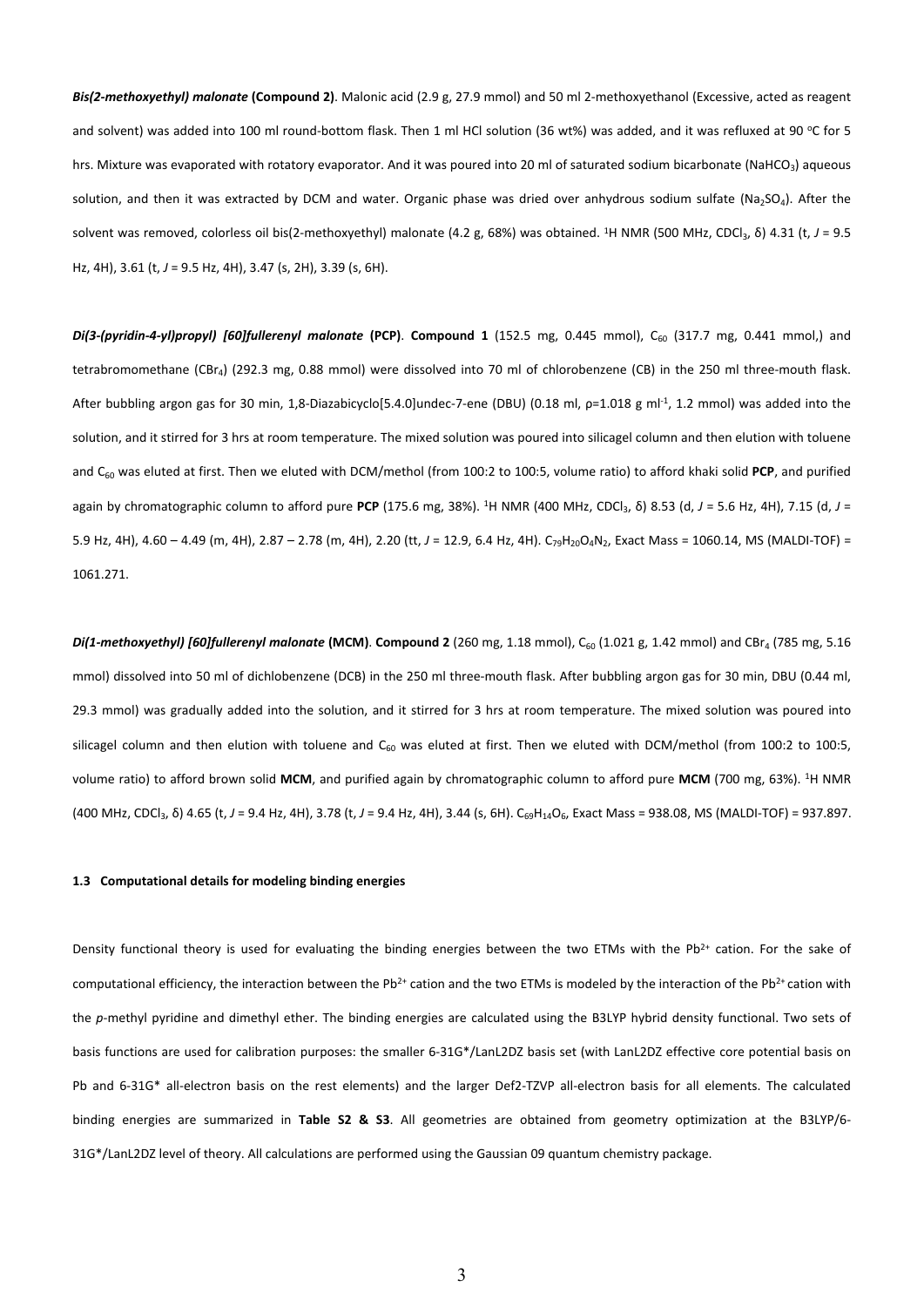#### **1.4 Optoelectronic characterization**

**PVSC fabrication:** The ITO coated substrates were cleaned sequentially in detergent (2%vol Hellmenex), deionized water, acetone, and isopropanol ultrasonic bath for 15 min, respectively. After then, the substrates were dried in nitrogen flow and cleaned by UV-Ozone treatment for 20 min before using. NiO<sub>x</sub> substrate was prepared by spin coating precursor solution (Nickel(II) nitrate hexahydrate: Ethylenediamine = 1M: 1M in ethylene glycol ) on ITO glass and annealed at 300 ℃ for 1h, detail information could be found in other report.<sup>[3](#page-9-2)</sup> MAI and PbI<sub>2</sub> were mixed by 1:1 molar ratio in DMAc and NMP (4:1) mixture with the concentration of 1.4 M. Before spincoating the perovskite layer, the precursor solution and NiO<sub>x</sub> substrate were heated at 70 °C. The spin-coating process was 1000 rpm for 10 s, and 4000 rpm for 30 s, and started initially after dropping the heated precursor to the heated substrate, after that 50 μl toluene was dropped at around 15 s during the second procedure, followed by annealing at 100 ℃ for 2 min. PCP or MCM solution (10 mg/ml in CB) was spin-coated on perovskite at 2000 rpm for 30 s; BCP (0.5 mg/ml in Ethanol) was spin-coated at 3000 rpm for 30 s, followed by deposited 100 nm Ag in vacuum chamber under high vacuum of 5x10<sup>-4</sup> Pa. The device area is 0.115 cm<sup>2</sup>, which is defined by the cross section of Ag and ITO.

**PVSC characterization**: The current density-voltage (*J-V*) characteristic curves were recorded on the Keithley source unit under AM 1.5G 1 sun intensity illumination (100 mW cm<sup>-2</sup>) by a solar simulation from Enli Technology, and the light intensity was calibrated with a standard photovoltaic reference cell. The EQE spectrum was measured using a QE-R Model of Enli Technology.

**FET Device Fabrication and Characterization**: Highly doped silicon substrates (1 cm<sup>2</sup>) with 300 nm SiO<sub>2</sub> were used for field-effect transistor fabrication. The substrates were modified with divinyltetramethyldisiloxanebis(benzocyclobutene) (BCB) (Dow Chemicals, USA) thin-layers, which was spin-coated from a mesitylene (Fluka) solution (V<sub>BCB</sub>:V<sub>mesitylene</sub>=1:30) and thermally cross-linked on a hotplate in a N<sub>2</sub> glovebox. Then, fullerene (PCP or MCM) solution (10 mg ml<sup>-1</sup> in chloroform) was spin-coated onto the substrates, followed by baking at 70 ℃ for 2 h in N<sub>2</sub>. FETs were fabricated by depositing source and drain electrodes (50 nm Ag), using a shadow mask with channel length (L) of 50 μm and width (W) of 1 mm in a top-contact, bottom-gate configuration. The performance of the FETs was measured under dark by Keithley4200 SCS semiconductor parameter analyzer in a glove box. The mobility was calculated from saturation regime and presented as mean ± SD.

**UPS measurements**: The perovskite layers were fabricated by the method in Experimental Section and the **PCP** (or **MCM**) solution (1.0 mg m $l<sup>-1</sup>$  in chlorobenzene) were spin-coated on the top of perovskite layer at a rate of 4,000 rpm to form the ultrathin fullerene layer. Ultraviolet photoemission spectrometer (UPS) measurements were conducted on an ESCALAB 250Xi (Thermo) system with a bias voltage of -9.8 eV in the ultra-high vacuum system. He I (21.22 eV) excitation lines from a helium plasma discharge lamp were employed for the UPS measurements. The instrumental resolution was 0.05 eV for UPS.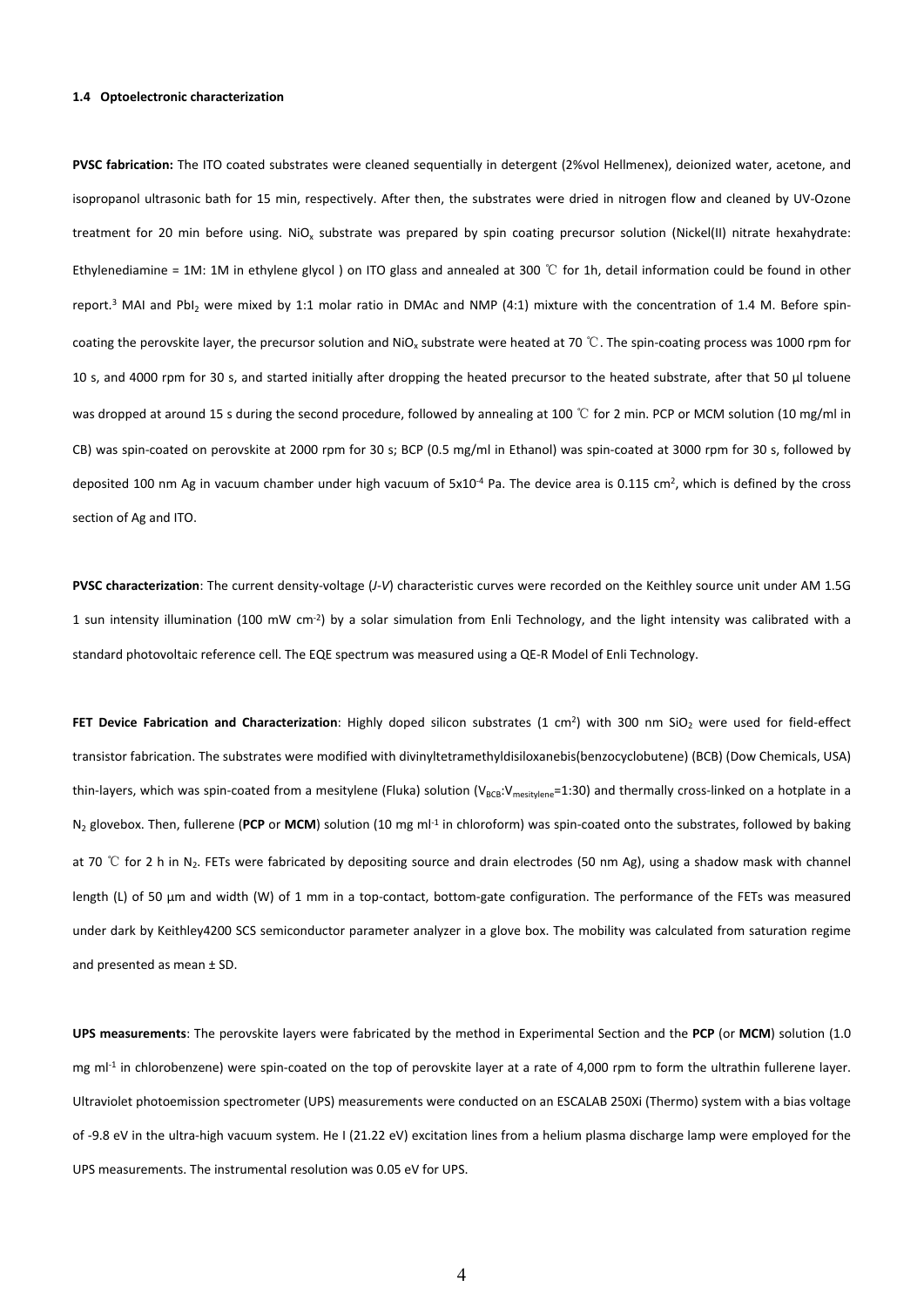

**Fig. S2.** Calculated frontier molecular orbitals of PCP and MCM.



Fig. S3. The FTIR spectra of pure fullerenes and fullerenes: PbI<sub>2</sub> mixtures. (a) and (b) represent the C-H stretching vibration and the C=C and C=N stretching vibration of pyridine aromatic backbone of PCP and PCP: PbI<sub>2</sub>, respectively. (c) and (d) represent the C-H stretching vibration and the C-O stretching vibration of MCM and MCM: PbI<sub>2</sub>, respectively.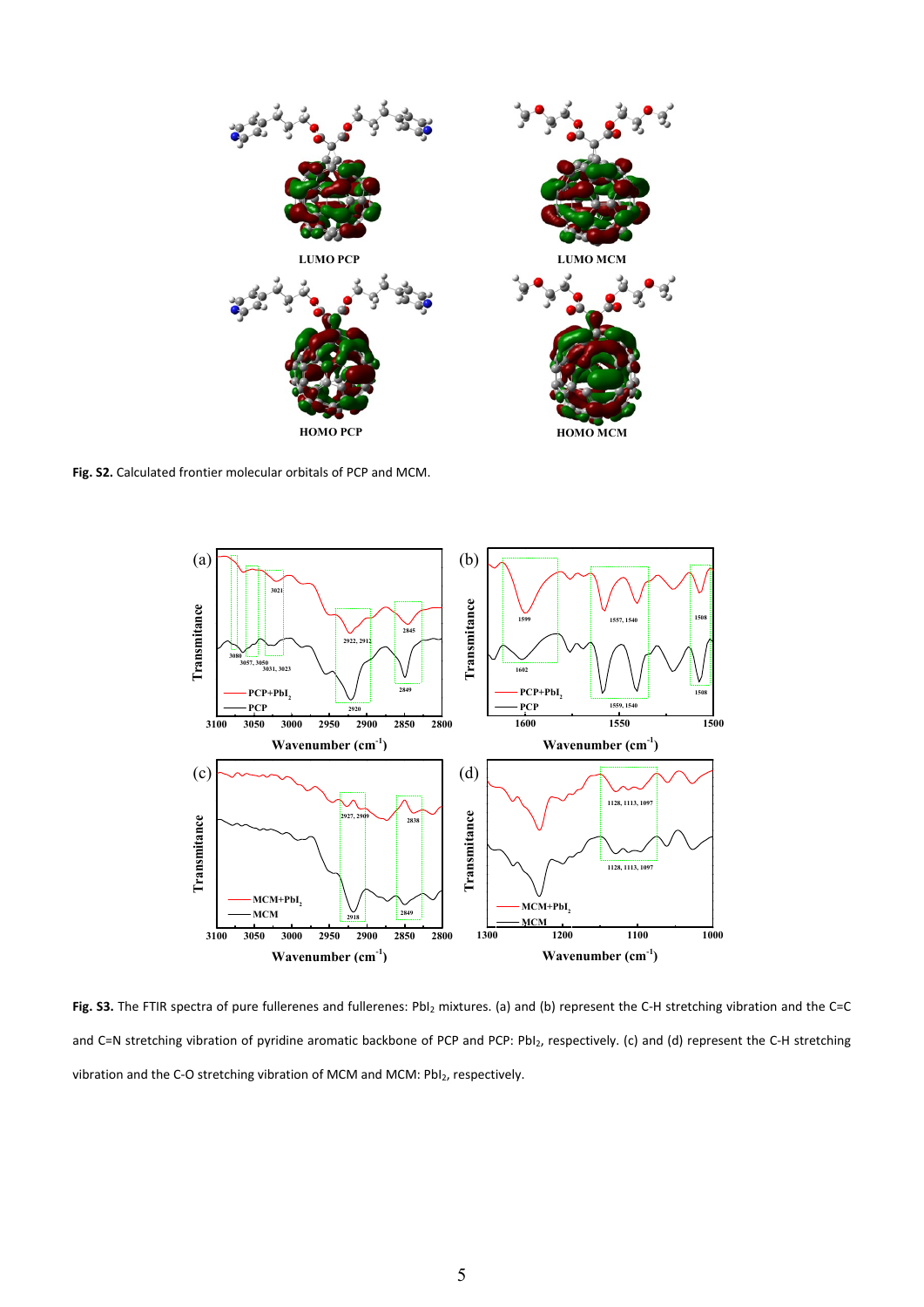

**Fig. S4.** UV-vis titration files of fullerenes and Zinc porphyrins (Zn-TBP). (a) and (b) represent the UV-vis spectra PCP and MCM titrating Zn-TBP, respectively. (c) and (d) the detail of enlarged UV-vis spectra from 400 to 450 nm. The concentration of Zn-TBP in CH<sub>3</sub>Cl is 2 x 10<sup>-6</sup> mol L<sup>-1</sup> with the varied fullerene from 0 to 20 equivlent.



**Fig. S5.** The histogram of device performance based on 30 devices**.**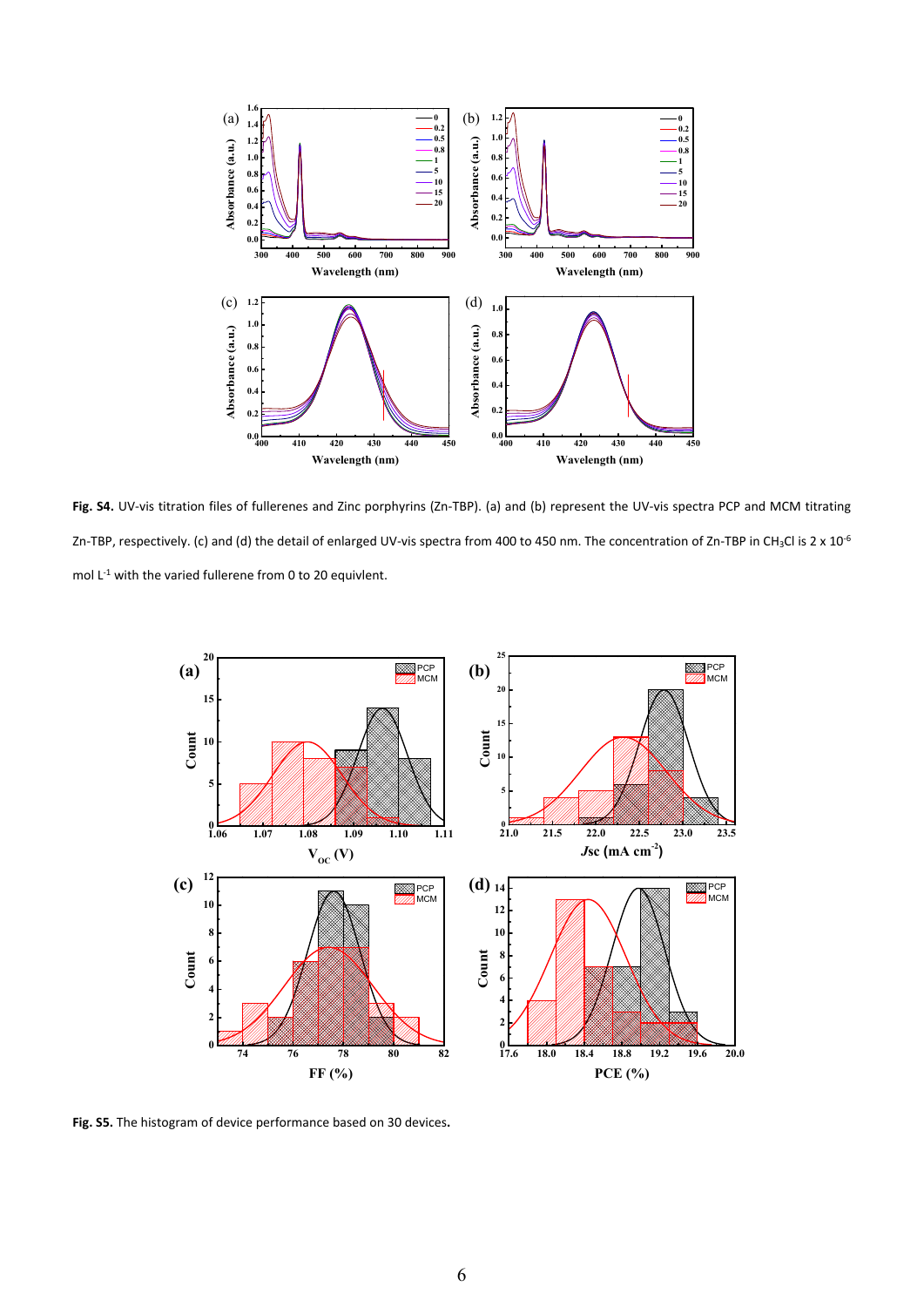

Fig. S6. (a) Measured *J<sub>SC</sub>* of cells with different ETMs plotted against light intensity (symbols) on a logarithmic scale. Fitting a power law (solid lines) to these data yields α. (b) Measured V<sub>oc</sub> of cells with different ETMs plotted against light intensity (symbols), together with linear fits to the data (solid lines).



**Fig. S7**. (a) and (b) are transfer and output characteristics for PCP; (c) and (d) are transfer and output characteristics for MCM. FET devices adapt top-contact and bottom-gate geometry with divinyltetramethyldisiloxane-bis(benzocyclobutene) (BCB) buffer layer atop of silicon substrate and silver electrode. Fullerene sample films were subjected 70 °C annealing before electrode deposition.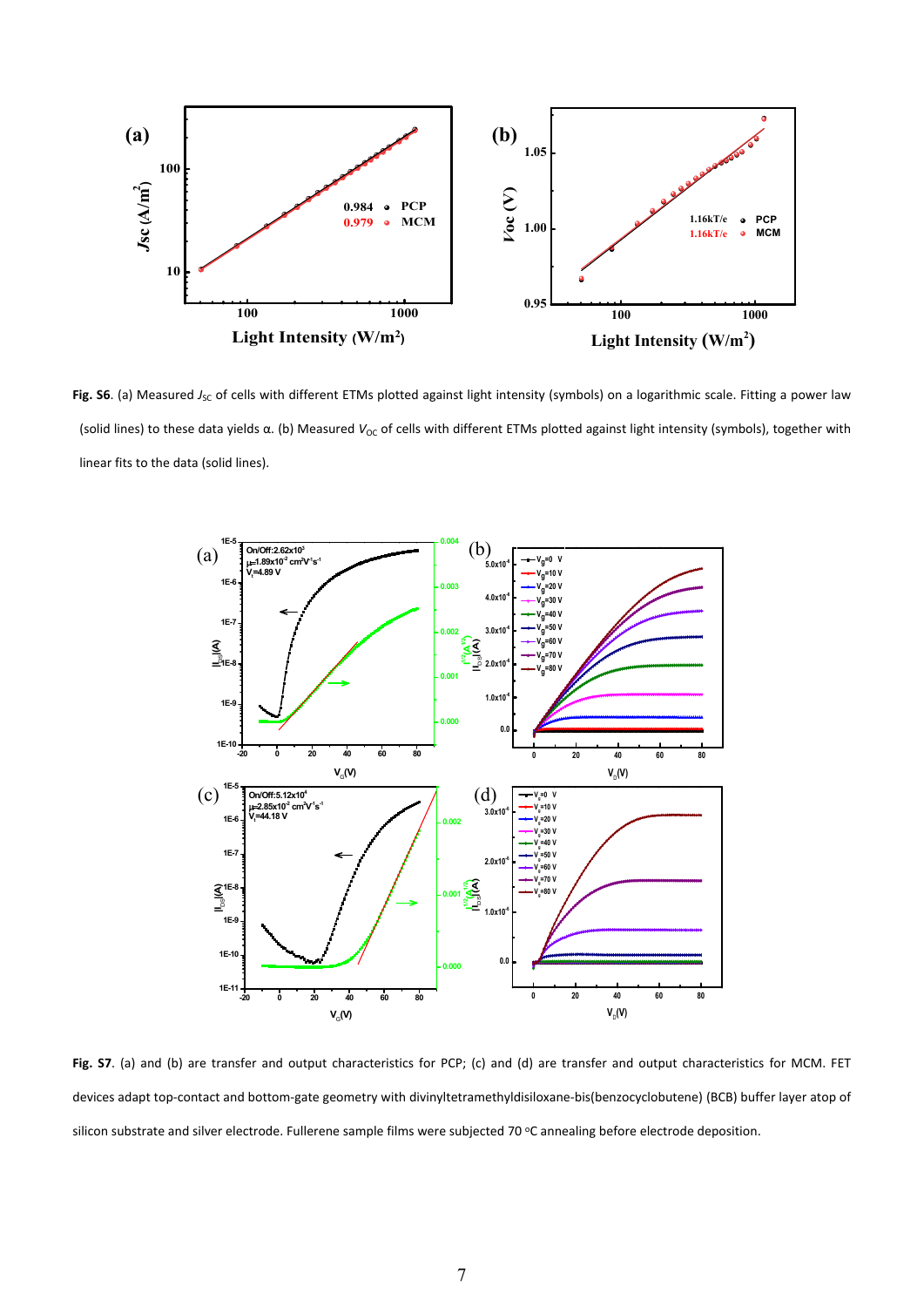

Fig. S8. A top-view SEM image of the perovsktie film from the glass/ITO/NiO<sub>x</sub>/MAPbI<sub>3</sub> sample.



Fig. S9. UPS spectra of the perovskite surface with and without imcremental coverage of fullerene layers, UPS He I spectra yield the valence band region of the plain surfaces, VBM = -hv -  $E_{Femi} + E_{Cutoff}$ , hv = 21.2 eV. UPS sampels are perovskite/PCP (black line), perovskite/MCM (red line) and perovskite (green line). The perovskite layers were fabricated seen Experimental Section, and 1 mg ml<sup>-1</sup> fullerenes (PCP or MCM) were spin-coated on the perovskite at 2,000 rpm.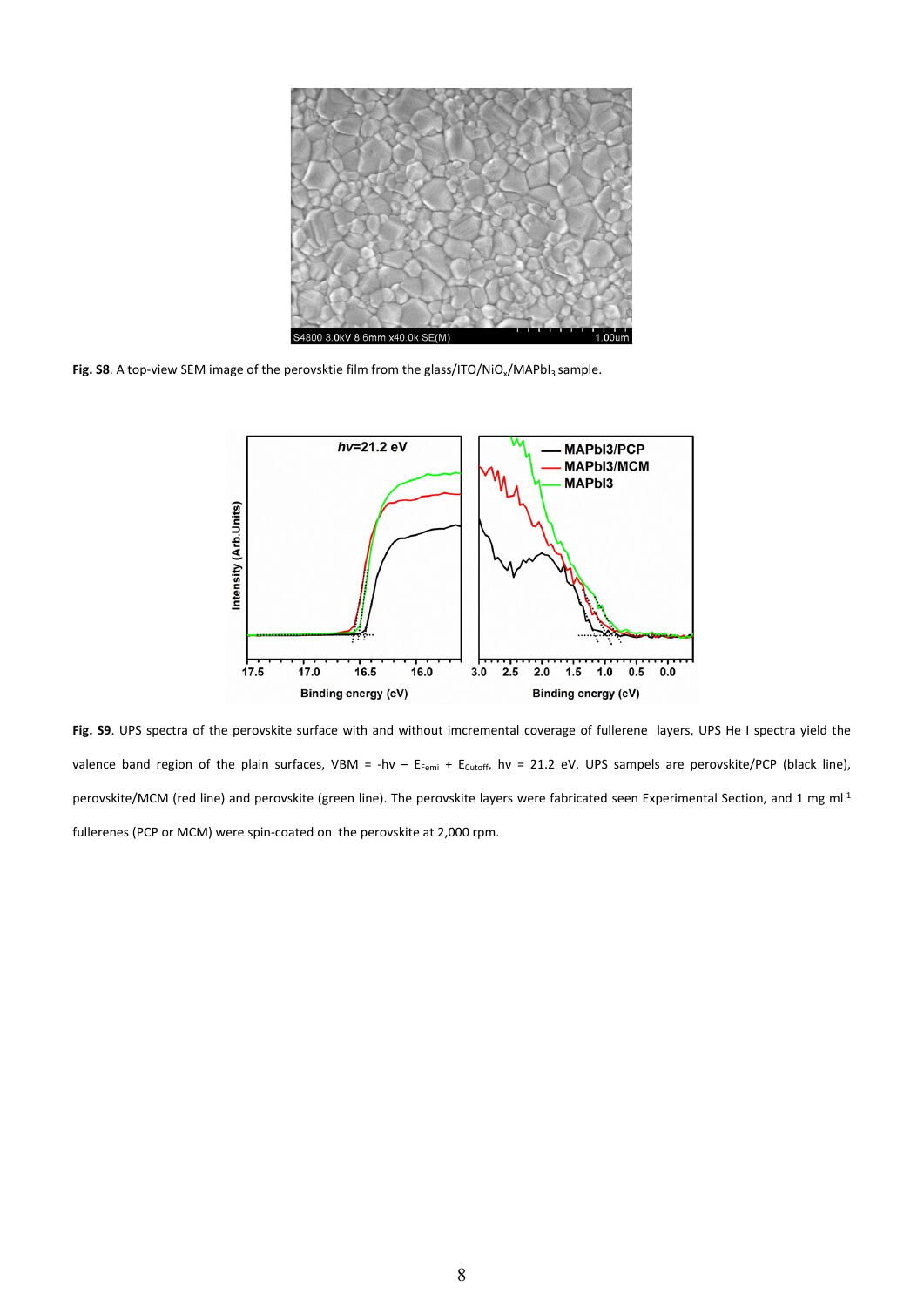

**Fig. S10**. The cross-section SEM image and EDX profile of perovskite film covered with fullerene; the EDX results show the sharp increase of carbon signals is representative for the fullerene rich at the perovskite GB regions. The white line is representative for the track of EDX scanning; the red curve is the carbon signal intensity profile; and the green cycles are fullerene rich zones at the perovskite GB regions.



Fig. S11. Charge collection probability as a function of internal voltage for cells with different ETMs and different scanning directions.